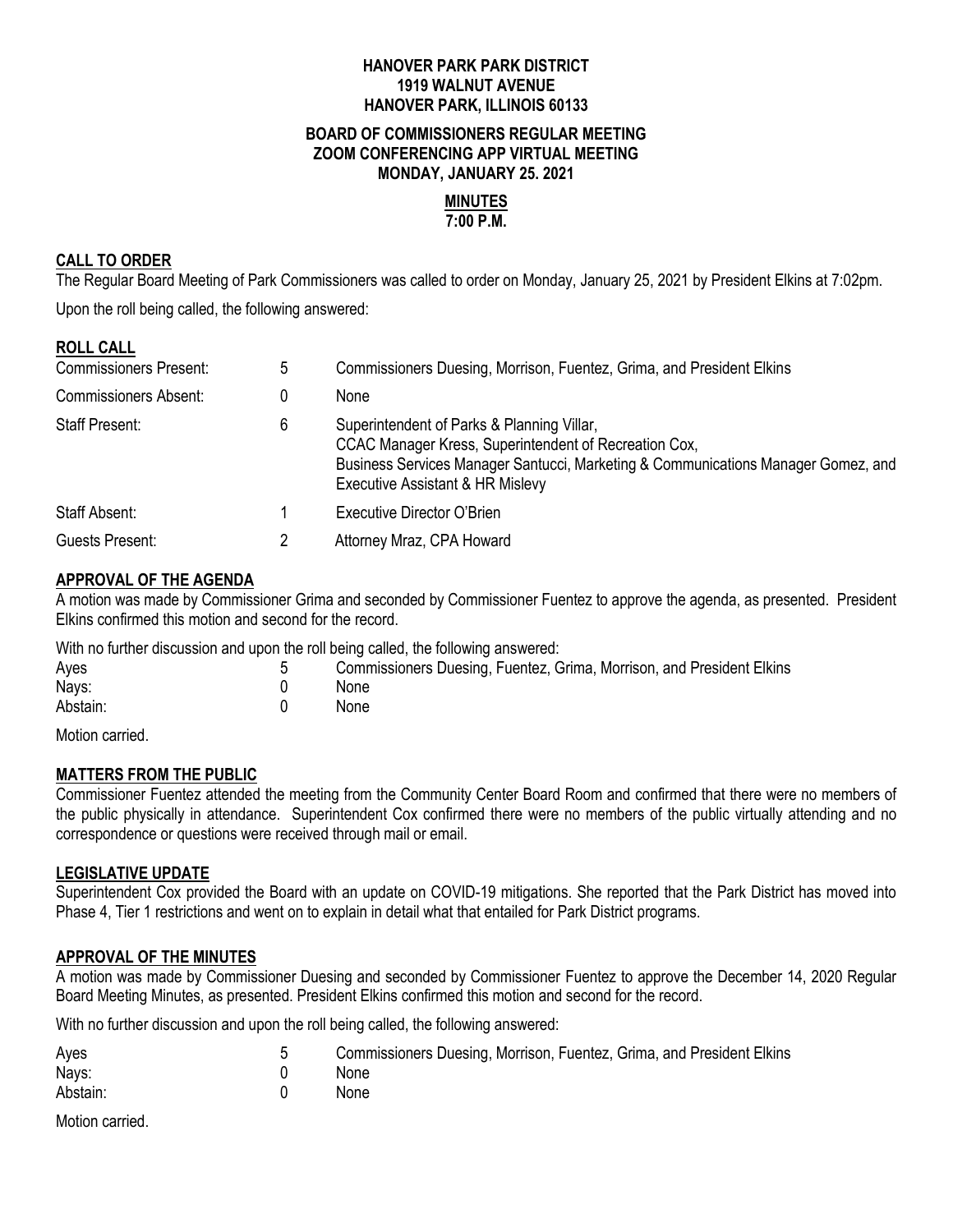# **ATTORNEY'S REPORT**

Attorney Mraz confirmed that there was no new business to discuss regarding the Attorney's Report.

# **TREASURER'S REPORT**

A motion was made by Commissioner Fuentes and seconded by Commissioner Duesing to accept the Treasurer's Report for the month ending December 31, 2020 as presented. President Elkins confirmed the motion and second.

Manager Santucci reported that the District received approximately \$18,000 in tax disbursements, \$479 in interest for the month, and made \$1.49 million in bond payments. She stated the next bond payment will be in June.

With no further discussion and upon the roll being called, the following answered:

| Ayes     | Commissioners Duesing, Morrison, Fuentez, Grima, and President Elkins |
|----------|-----------------------------------------------------------------------|
| Nays:    | <b>None</b>                                                           |
| Abstain: | <b>None</b>                                                           |

Motion carried.

# **COMMITTEE REPORTS**

**A. Finance –** Statement of Cash Receipts and Disbursements (May 1, 2020 through December 31, 2020) A motion was made by Commissioner Fuentes and seconded by Commissioner Duesing to accept the Statement of Cash Receipts and Disbursements May 1, 2020 through December 31,2020, as presented. President Elkins confirmed this motion and second for the record.

With no further discussion and upon the roll being called, the following answered:

| Ayes     | Commissioners Duesing, Morrison, Fuentez, Grima, and President Elkins |
|----------|-----------------------------------------------------------------------|
| Nays:    | None                                                                  |
| Abstain: | None                                                                  |

Motion carried.

### **WARRANT**

A motion was made by Commissioner Fuentez and seconded by Commissioner Duesing to approve Warrant #20-21-09 for the month ending December 31,2020 covering check numbers 80498-80522 from the Payroll Checking Account in the amount of \$110,808,94 and check numbers 63217-63301 from the General Corporate Checking Account in the amount of \$1,622,995.45 for a Grand Total Warrant in the amount of \$1,733,804.39 President Elkins confirmed this motion and second for the record.

Manager Santucci explained that the large amount paid from General Corporate Checking was due to the bond payments made.

With no further discussion and upon the roll being called, the following answered:

| Ayes     | Commissioners Duesing, Morrison, Fuentez, Grima, and President Elkins |
|----------|-----------------------------------------------------------------------|
| Nays:    | None                                                                  |
| Abstain: | <b>None</b>                                                           |

Motion carried.

# **UNFINISHED BUSINESS**

# **A. Capital Projects Renovations and Updates**

Manager Santucci informed the Board that a few more payments have been made for the Ahlstrand Renovation Project. She stated the District has started on Year 2 of the Capital Plan. Then Superintendent Cox gave an update on the status of the Ahlstrand renovations. She reported that the flooring has been completed and cabinets are almost completely installed. The next update will include progress on bathroom partitions, furniture, parking lot, doors, and backyard area.

#### **B. Monthly progress report on Executive Director Initiatives**

President Elkins tabled this item until the next meeting since Executive Director O'Brien is absent.

# **NEW BUSINESS**

**A. Review and Motion to Approve Ordinance #20-21-07 – An Ordinance Authorizing the Sale and/or Conveyance of Certain Personal Property of the Hanover Park Park District**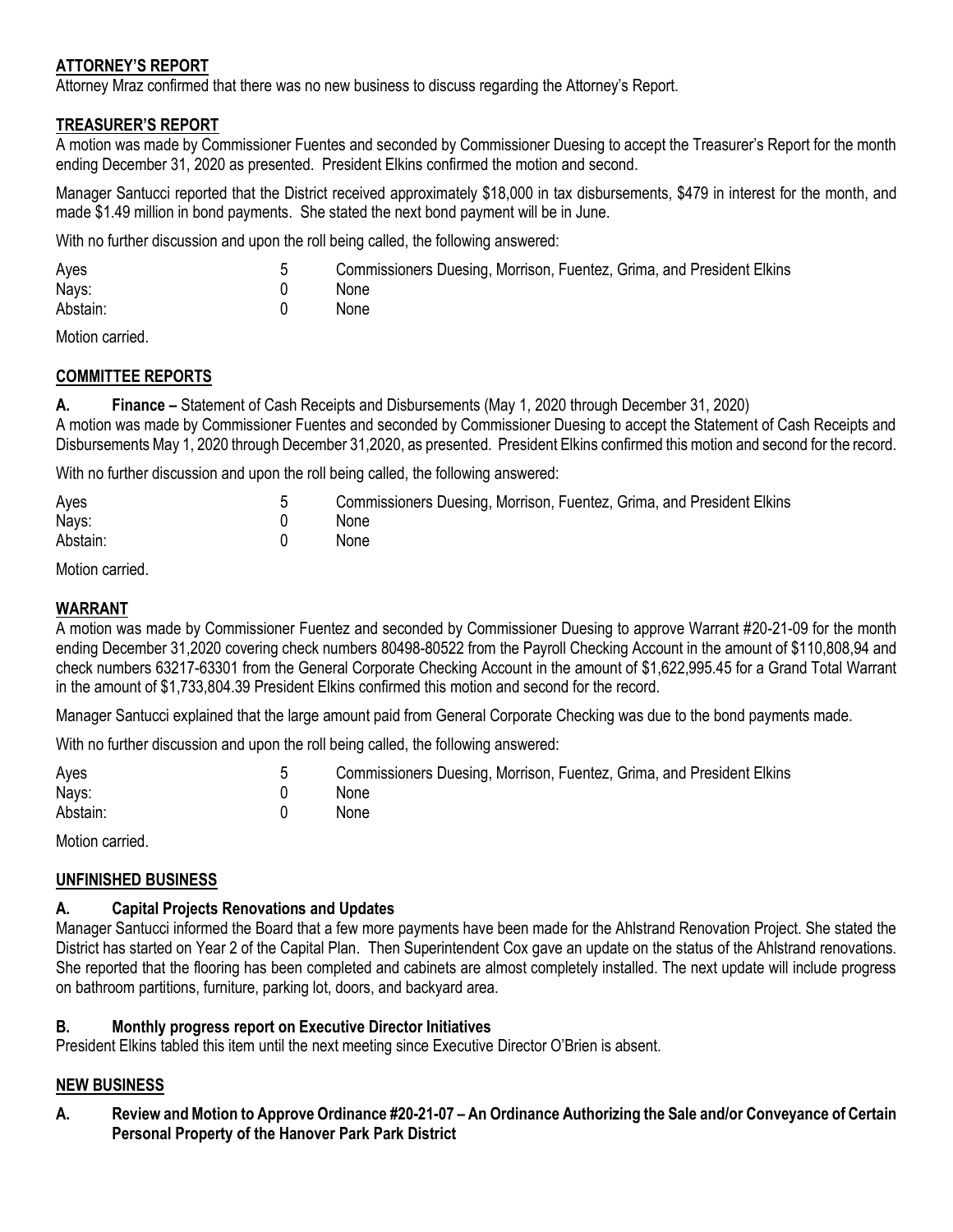A motion was made by Commissioner Duesing and seconded by Commissioner Fuentez to approve Ordinance #20-21-07 An Ordinance Authorizing the Sale and/or Conveyance of Certain Personal Property of the Hanover Park Park District, as presented. President Elkins confirmed this motion and second for the record.

President Elkins questioned whether items were sold or are going out to be sold. Attorney Mraz confirmed this ordinance authorizes the sale so they can now be posted for sale.

With no further discussion and upon the roll being called, the following answered:

| Ayes     | Commissioners Duesing, Morrison, Fuentez, Grima, and President Elkins |
|----------|-----------------------------------------------------------------------|
| Nays:    | <b>None</b>                                                           |
| Abstain: | <b>None</b>                                                           |

Motion carried.

# **B. Review and Motion to approve Resolution #20-21-26 – A Resolution Approving of the Purchase of one 2021 Ford F-250 4X4 Super Cab Pick Up Truck from Currie Motors Fleet Pursuant to the Suburban Purchasing Cooperative**

A motion was made by Commissioner Duesing and seconded by Commissioner Fuentez to approve Resolution #20-21-26 A Resolution Approving of the Purchase of one 2021 Ford F-250 4X4 Super Cab Pick Up Truck from Currie Motors Fleet Pursuant to the Suburban Purchasing Cooperative, as presented. President Elkins confirmed this motion and second for the record.

Commissioner Morrison questioned the wording "review and motion" on the agenda. Attorney Mraz confirmed that the wording can be just resolution name in the future.

With no further discussion and upon the roll being called, the following answered:

| Ayes     | Commissioners Duesing, Morrison, Fuentez, Grima, and President Elkins |
|----------|-----------------------------------------------------------------------|
| Nays:    | None                                                                  |
| Abstain: | None                                                                  |

Motion carried.

# **C. Review and Motion to approve Resolution #20-21-27 – A Resolution Approving of the Birdair Project No. 7539 Fabric Roof System Inspection Agreement (Proposal SAM 21-7539-100) Between the Hanover Park Park District and Birdair, Inc.**

A motion was made by Commissioner Duesing and seconded by Commissioner Fuentez to approve Resolution #20-21-24 – A Resolution Approving of the Birdair Project No. 7539 Fabric Roof System Inspection Agreement (Proposal SAM 21-7539-100) Between the Hanover Park Park District and Birdair Inc., as presented. President Elkins confirmed this motion and second for the record.

With no further discussion and upon the roll being called, the following answered:

| Ayes     | Commissioners Duesing, Morrison, Fuentez, Grima, and President Elkins |
|----------|-----------------------------------------------------------------------|
| Nays:    | <b>None</b>                                                           |
| Abstain: | <b>None</b>                                                           |

Motion carried.

# **D. Review and Motion to approve Resolution #20-21-28 – A Resolution Approving of the DOT Anti-Drug Third Party (TPA) Agreement Between the Hanover Park Park District and Figment Group. Inc.**

A motion was made by Commissioner Duesing and seconded by Commissioner Fuentez to approve Resolution #20-21-28, A Resolution Approving of the DOT Anti-Drug Third Party (TPA) Agreement Between the Hanover Park Park District and Figment Group. Inc., as presented. President Elkins confirmed this motion and second for the record.

With no further discussion and upon the roll being called, the following answered:

| Ayes     | Commissioners Duesing, Morrison, Fuentez, Grima, and President Elkins |
|----------|-----------------------------------------------------------------------|
| Nays:    | None                                                                  |
| Abstain: | <b>None</b>                                                           |

Motion carried.

# **E. Review and Motion to approve Resolution #20-21-29 – A Resolution Approving of the License Agreement Between the Hanover Park Park District and the Roselle Rampage Softball Association at Community Park Field.**